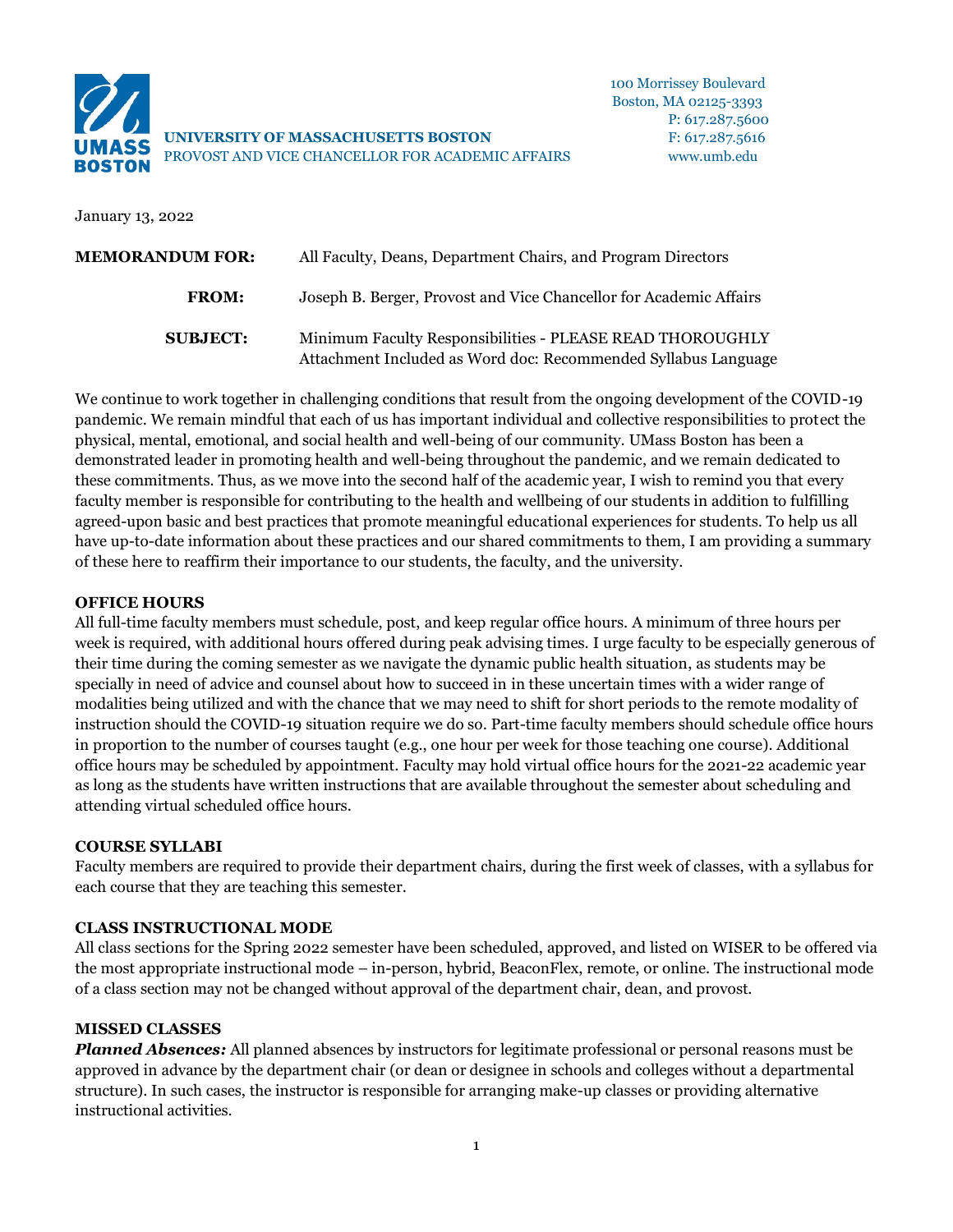*Unplanned Absences:* In addition to unplanned absences that occurred pre-pandemic (e.g., medical procedures), there continue to be emerging situations regarding the emergence and spread of COVID-19 variants and that this may change how we must respond so that we holistically promote health and safety. For example, anticipated events include that an instructor may contract COVID-19 or be a close contact and may not be able to teach a class, or too many students need to miss class or cannot attend a face-to-face class meeting for similar reasons. However, in these situations, we must be equally as vigilant about our students' learning. Based on consultative work with deans, department chairs, and graduate program directors, the following framework guides how we will be advocates for both community health *and* quality learning when such situations inevitably arise.

As a matter of practice, we expect that the following will be attended to diligently when in-person learning cannot safely proceed for a short period of time (see below for decision-making authority that depends on duration of the short period of time):

- The instructor communicates the potential impact to students and informs them that a careful plan to continue instruction will be implemented to minimize disruption to students' learning;
- The instructor arranges for a contingent learning path  $-$  a well-defined plan is needed that identifies how the contact hours will be covered for the impacted class session(s), including identifying an alternate instructor when necessary;
- The instructor coordinates implementation of the plan in consultation with the department chair – for the majority of classes which are face-to-face (F2F), this includes identifying a point person who goes to the assigned F2F classroom as a resource to help ensure that students who do show up have all the information they need. If the class is proceeding remotely, students who are in the F2F classroom can join remotely while they are in the classroom.

Departments and faculty are strongly advised to consider in advance how to enact a contingent learning plan that is most appropriate for their courses when such situations arise.

| Time period of<br>absence from<br>teaching a<br>particular<br>course/section** | Decision-<br>making<br>authority | Required Sequence of Reporting                                                                                                                                                                                                                                                                                                                                                                                                                                                                                 |
|--------------------------------------------------------------------------------|----------------------------------|----------------------------------------------------------------------------------------------------------------------------------------------------------------------------------------------------------------------------------------------------------------------------------------------------------------------------------------------------------------------------------------------------------------------------------------------------------------------------------------------------------------|
| A week or less                                                                 | Department<br>Chair              | Instructor makes a request to Department Chair.<br>Department Chair conveys details of request to Dean and plans for ensuing communication to<br>students about the instructor's absence. Instructor or Department Chair (with CC to the other)<br>informs students of continued learning plans that have been provided by the instructor.<br>Dean's Office tracks approved requests with weekly reporting to the Provost's Office.                                                                            |
| Up to two weeks                                                                | Dean's Office                    | Same as above, except that Provost's Office should be informed as soon as such a request is<br>approved in order coordinate with the Registrar's Office, who will place information about the<br>temporary change in WISER for students.<br>A contingency plan must be developed and provided to the Provost's Office in the event that the<br>instructor does not return to F2F at the end of the two-week period.                                                                                            |
| More than two<br>weeks                                                         | Provosť's<br>Office              | Dean's Office provides the Provost's Office with the anticipated dates of absence, the learning<br>plan, and contingency arrangements if the instructor's absence extends for longer than the<br>anticipated absence. Dean and Department Chair ensure that students' pedagogical needs are<br>being met. Department Chair informs students of continued learning plans (with CC to<br>instructor and forward afterward to Dean and Provost). Provost's Office will coordinate with the<br>Registrar's Office. |

 $*$  While each request will be reviewed on its own merits, if an instructor seeks approval for a 2<sup>nd</sup> week during the same semester (i.e. weeks are viewed as cumulative, not necessarily consecutive), the decision-making authority becomes the Dean; if more than two weeks, the decision-making authority becomes the Provost's Office.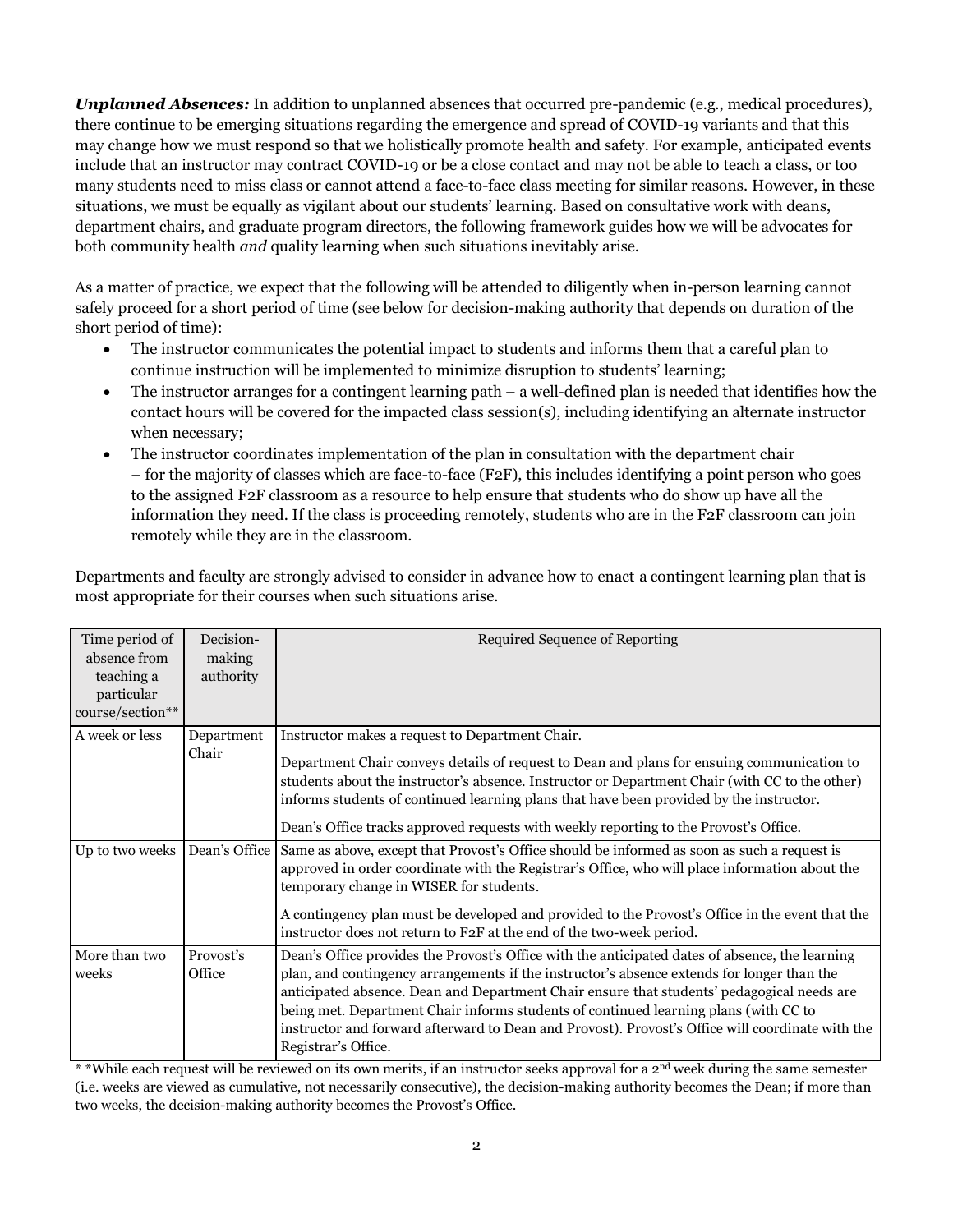*Student Absences:* We anticipate that the Spring 2022 semester, whether students attend classes in-person or remotely, will continue to have many uncertainties, given the changing nature of COVID-19 and attendant challenges that continue to be exacerbated by the pandemic. Analysis of student absences during the pandemic has taught us that these unavoidable absences are occurring not only due to contracting COVID-19 or being a close contact but also due to caring for family members who are impacted by COVID-19, childcare closures, and mental health challenges that are amplified by both COVID-19 and ongoing systemic racism.

In general, when students are absent for extended periods, including when they are directed by University Health Services to isolate or quarantine, they should confer directly with their instructors to inform them of the absence and to determine the best course of action, which may include working out arrangements for missed classes and making up coursework, and in some cases might necessitate withdrawing from a course. Staff in the Dean of Students Office and professional advisors in college advising centers and the University Advising Center can help students who have multiple sequential absences work with their instructors and arrange plans for being able to complete their courses.

The excused absence policy [\(https://www.umb.edu/registrar/policies/attendance\)](https://www.umb.edu/registrar/policies/attendance) was approved and enacted prior to the COVID-19 pandemic. Clarification regarding excused absences from classes during the pandemic will be separately communicated to the campus prior to the start of the semester; a brief synopsis is here: When a student has excused absences that involve external documentation and/or when students are very ill and would like assistance to communicate the absence and guidance on working with their instructors on making arrangements, there is a mechanism for students to provide a notification of the absence [\(Notice of Absence Form\)](https://www.umb.edu/life_on_campus/dean_of_students/forms), following which all of the student's instructors are notified of the student's absence by staff in the Dean of Students office.

As part of our commitment to be a health-promoting and student-centered university, instructors should accommodate students with excused absences to the greatest extent possible, particularly given the circumstances and the inevitable increase in absences. Instructors can support students by the following actions:

- Plan for student success in courses given the inevitability of student absences. A team of deans and department chairs has begun a crowdsourcing effort for faculty to share ideas and resources for ways to support student success in the event of multiple sequential absences. These resources by faculty for faculty are being made available on the eLearning website.
- Communicate in syllabi what students should do when they are absent (see recommended syllabus sections that are attached as a Word document with this letter).
- When students have multiple sequential absences, instructors are asked to report concerns via the "Student Referral Program" [\(umb.edu/life\\_on\\_campus/dean\\_of\\_students/maxientreportingforms\)](https://www.umb.edu/life_on_campus/dean_of_students/maxientreportingforms) so that Dean of Students staff and professional advisors can follow up with students.

# **FINAL EXAMINATIONS AND SUBMISSION OF GRADES**

Faculty members are obligated to restrict the administration of final examinations to the official examination period, which for the Spring 2022 semester is Monday, May 16 through Friday, May 20, 2022. The final examination period for the Spring 2022 semester is posted on th[e academic calendar website](https://www.umb.edu/registrar/registration/academic_calendar) and exam dates and times will also be posted in WISER for faculty and students. Faculty members may not, therefore, administer final examinations during the last week of classes or during the study period. Please be reminded, also, that a timely submission of grades is required. For the spring 2022 semester, the deadline is May 27, 2022. Timeliness of grades submission is particularly essential for students who are graduating, continuing their education at another institution, or updating academic progress status for financial aid eligibility.

### **ATTENDANCE AT COMMENCEMENT**

Attendance by faculty at Commencement is defined as a minimum faculty responsibility by the FSU collective bargaining agreement, article 15.10. Please arrange summer travel and research plans to accommodate this responsibility and to allow you to celebrate your students fully at this culminating moment in their educational paths. They and their families and friends will appreciate your attendance deeply.